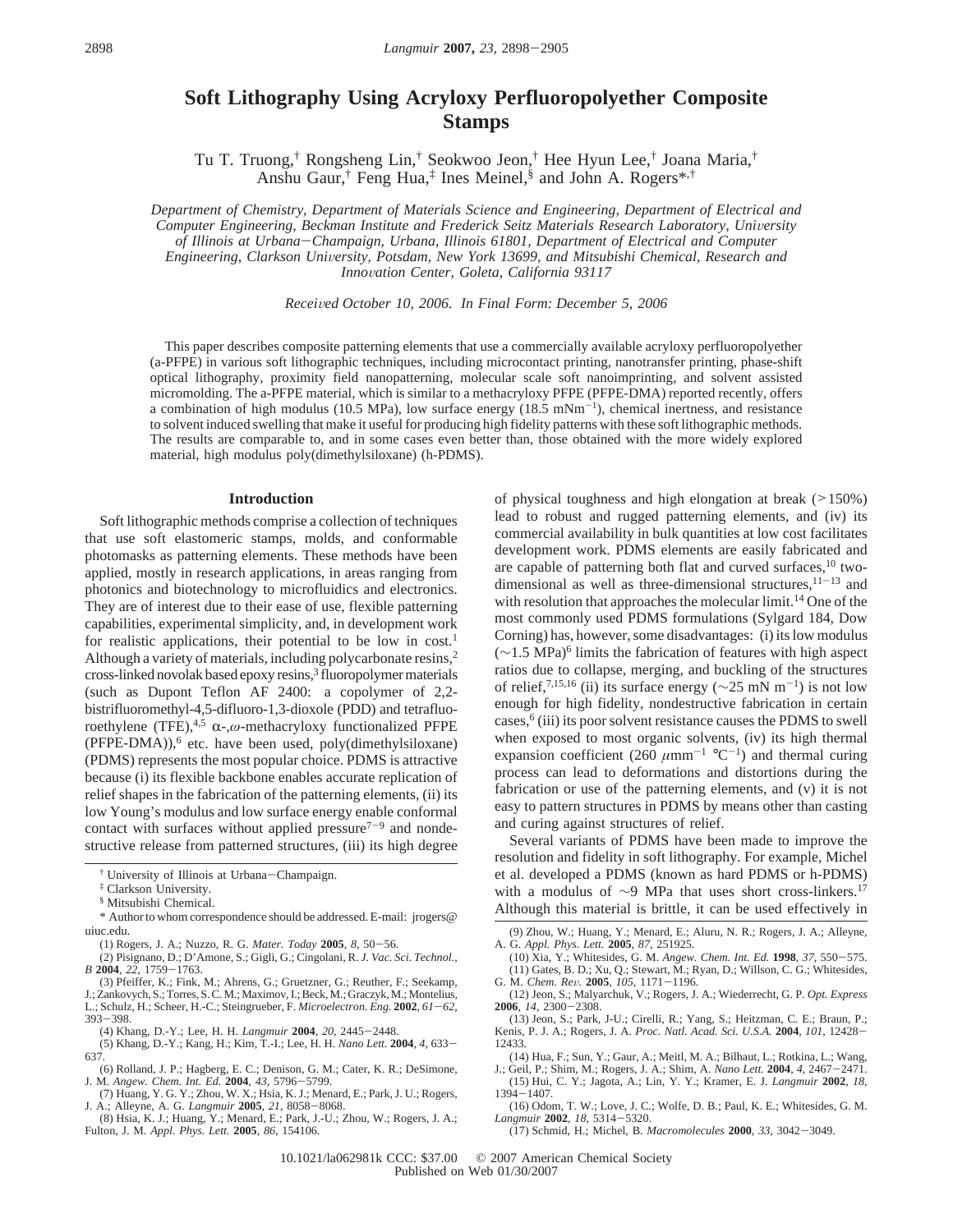composite stamps that consist of a thin layer of h-PDMS with a thick backing layer of the Sylgard 184 material (known as soft PDMS or s-PDMS).16 Another photocurable version of PDMS (h*ν*-PDMS, with a modulus of ∼4 MPa) uses rigid urethane methacrylate cross-linkers.18,19 The ability to photocure this material (and, therefore, to photopattern it) is attractive because such a process avoids distortions that can occur during thermal curing based approaches to fabricating the patterning elements. The photopatterning possibility also provides unconventional routes to forming these elements, in ways that can complement the standard casting and curing approach.

DeSimone et al. recently reported the use of photocurable perfluoropolyethers (PFPEs) for microfluidic devices and a type of imprint lithography.6,20,21 The reported PFPE, R-,*ω*-methacryloxy functionalized PFPE (PFPE-DMA), contains two methacryloxy ending groups  $(CH_2=CCCH_3)COO$ ) on the fluorinated polyether backbone.<sup>6</sup> The fluoropolymer, which is liquid at room temperature, can be cross-linked under ultraviolet (UV) light to yield elastomers with an extremely low surface energy ( $\sim$ 12 mN m<sup>-1</sup>). The reported PFPE has a modulus of  $\sim$ 4 MPa,<sup>6</sup> which is comparatively larger than s-PDMS, similar to the previously reported h*ν*-PDMS, and somewhat less than h-PDMS. A major advantage of PFPE based materials is that they are solvent resistant and chemically robust and therefore swell much less significantly than PDMS when exposed to most organic compounds. This characteristic expands the range of materials that can be patterned effectively. Also, unlike PDMS, PFPEs eliminate the surface functionalization step that is often required to avoid adhesion to oxides (e.g.,  $SiO<sub>2</sub>$  on Si wafers) during the casting and curing steps used to make the patterning elements. PFPE based stamps have been demonstrated to have the capability of patterning 70 nm features with a precision of  $\pm 1$  nm,<sup>6</sup> imprinting and molding of 1-2 nm diameter carbon nanotubes, as well as dual damascene structures.<sup>21</sup> PFPEs have also been utilized in a method termed pattern replication in nonwetting templates (PRINT) for the fabrication of micro- and nanoparticles and structured arrays22,23 and for the nondestructive measurement and inspection of complex, high-aspect ratio features.21

In the work presented here, we explore the use of a commercially available form of PFPE (CN4000 from Sartomer Company, Inc.,  $MW = 1000 g mol<sup>-1</sup>$  in a variety of soft lithographic techniques and compare its behavior to h-PDMS. The material is a fluorinated acrylate oligomer with a low surface energy (18.5 mN m<sup>-1</sup>), low viscosity (60 cps at 25 °C), and low refractive index (1.341) and was originally designed for ultraviolet or electron beam cured coatings and for electronics. This oligomer has the backbone of fluorinated polyether with acryloxy  $\rm (CH_2=$  $CH$  $COO$  $\rightarrow$ ) as ending functional groups instead of methacryloxy groups in the reported PFPE-DMA. The material, which we denote as a-PFPE, is cross-linked under UV illumination to form a high modulus elastomer (10.5 MPa). The modulus of a-PFPE is higher than that of the reported PFPE-DMA  $(4 \text{ MPa})^6$  but much smaller than that of the thermoformed rigid fluoromaterial, Dupont Teflon AF2400 (1.6 GPa).<sup>4,5</sup> As a result, a-PFPE can achieve high fidelity replication while at the same time enabling

good conformal contact with target substrates without substantial applied pressure. We report results obtained by use of this photocured a-PFPE in composite patterning element designs that use backing layers of s-PDMS and other materials. We explore, in particular, a broad range of traditional and newer soft lithographic methods, including microcontact printing  $(\mu CP)^{10}$ nanotransfer printing (nTP),<sup>24</sup> phase-shift lithography,<sup>25</sup> proximity field nanopatterning (PnP),<sup>12,13</sup> molecular scale soft nanoimprinting,14,26 and solvent assisted micromolding (SAMIM).10 As an application example, we form high-resolution quasi-three-dimensional plasmonic crystals and evaluate their transmission characteristics. We find that, for these soft lithographic techniques, a-PFPE compares favorably with h-PDMS, and that its other features (e.g., resistances to swelling, ability to photocure, etc.), which are similar to those of the previously reported PFPE-DMA, can provide certain new capabilities.

## **Experimental Procedures**

**a-PFPE Stamp Fabrication.** The a-PFPE formulation used a fluorinated acrylate oligomer, CN4000 (Sartomer Company, Inc.,  $MW = 1000 g mol<sup>-1</sup>$ ), and a photoinitiator (Darocurr 4265, Ciba Specialty Chemicals) (0.5 wt %) consisting of 50% of 2,4,6 trimethylbenzoyl-diphenyl-phosphineoxide and 50% of 2-hydroxy-2-methyl-1-phenyl-propanone. Filtering the mixture through a 0.22  $\mu$ m syringe filter after mixing for 2 h formed a photocurable liquid resin. For most examples illustrated here, spin casting (4000 rpm for 30 s) formed a thin layer (∼2 *µ*m thick) of this photocurable liquid resin on a pattern of a photoresist on a silicon wafer that served as the master for fabricating the patterning elements. Exposing the film to UV light (350-380 nm) from a mercury lamp with an intensity of 4 mW/cm2 under nitrogen purge for 2 h cured the material. Casting s-PDMS (Sylgard 184 Silicon Elastomer, Dow Corning) onto the a-PFPE layer and curing it at room temperature for ∼48 h or at 65 °C for 2 h formed a support layer (∼4 mm thick) for a composite a-PFPE/s-PDMS structure. Peeling the a-PFPE/s-PDMS off of the master completed the fabrication of the patterning element. In this approach, the a-PFPE is not strongly bonded to the h-PDMS, but the adhesion is sufficient for the patterning procedures described here.

Molecular scale molding experiments used masters that consisted of single walled carbon nanotubes (SWNTs) on SiO<sub>2</sub>/Si substrates. In these cases, composite molds that used polyethylene terephthalate (PET) film backings performed better than those that used s-PDMS, possibly due to slight distortions generated in the a-PFPE surface, at molecular length scales, by curing induced shrinkage in the s-PDMS. Fabrication of an a-PFPE/PET mold began with placing a few drops of a liquid a-PFPE mixture onto a SWNT master. Spin casting (3000 rpm for 30 s) a thin film of polyurethane (NOA-73, Norland Optical Adhesives, 1:2 diluted with acetone) onto a PET sheet and pre-curing it under UV light for 3 min formed a layer that promoted adhesion to the a-PFPE. Placing the coated PET on top of the a-PFPE spread the liquid precursor uniformly over the master. Exposing the liquid a-PFPE with UV light from an Hg lamp  $(350 -$ 380 nm) with an intensity of 4 mW/cm2 for 2 h in nitrogen purge cured the material. Peeling the supported a-PFPE mold away from the master completed the process.

**Physical Characterization.** We evaluated the relative modulus and surface energy of thin films of a-PFPE. The modulus was measured on a ∼25 *µ*m thick layer of PFPE on PET, using a Hysitron TriboIndenter (Hysitron Inc.) and determined according to the test method described previously.27 The instrument was equipped with (18) Choi, K. M.; Rogers, J. A. *J. Am. Chem. Soc.* **<sup>2003</sup>**, *<sup>125</sup>*, 4060-4061.

- 
- Shim, A.; Rogers, J. A. *IEEE Trans. Nanotechnol.* **<sup>2006</sup>**, *<sup>5</sup>*, 301-308. (27) Oliver, W. C.; Pharr, G. M. *J. Mater. Res.* **1992**, *7*, 1564.

<sup>(19)</sup> Choi, K. M. *J. Phys. Chem. B* **<sup>2005</sup>**, *<sup>109</sup>*, 21525-21531.

<sup>(20)</sup> Rolland, J. P.; Van Dam, R. M.; Schorzman, D. A.; Quake, S. R.; DeSimone, J. M. *J. Am. Chem. Soc.* **<sup>2004</sup>**, *<sup>126</sup>*, 2322-2323.

<sup>(21)</sup> Rothrock, G. D.; Maynor, B.; Rolland, J. P.; DeSimone, J. M. *Proc. SPIE-Int. Soc. Opt. Eng.* **2006**, *6152*, 61523.

<sup>(22)</sup> Rolland, J. P.; Maynor, B. W.; Euliss, L. E.; Exner, A. E.; Denison, G. M.; DeSimone, J. M. *J. Am. Chem. Soc.* **<sup>2005</sup>**, *<sup>127</sup>*, 10096-10100.

<sup>(23)</sup> Wiles, K. B.; Wiles, N. S.; Herlihy, K. P.; Maynor, B. W.; Rolland, J. P.; DeSimone, J. M. *Proc. SPIE-Int. Soc. Opt. Eng.* **2006**, *6151*, 61513.

<sup>(24)</sup> Menard, E.; Bilhaut, L.; Zaumseil, J.; Rogers, J. A. *Langmuir* **2004**, *20*, <sup>6871</sup>-6878. (25) Maria, J.; Malyarchuk, V.; White, J.; Rogers, J. A. *J. Vac. Sci. Technol.,*

*<sup>B</sup>* **<sup>2006</sup>**, *<sup>24</sup>*, 828-835. (26) Hua, F.; Gaur, A.; Sun, Y.; Word, M.; Jin, N.; Adesida, I.; Shim, M.;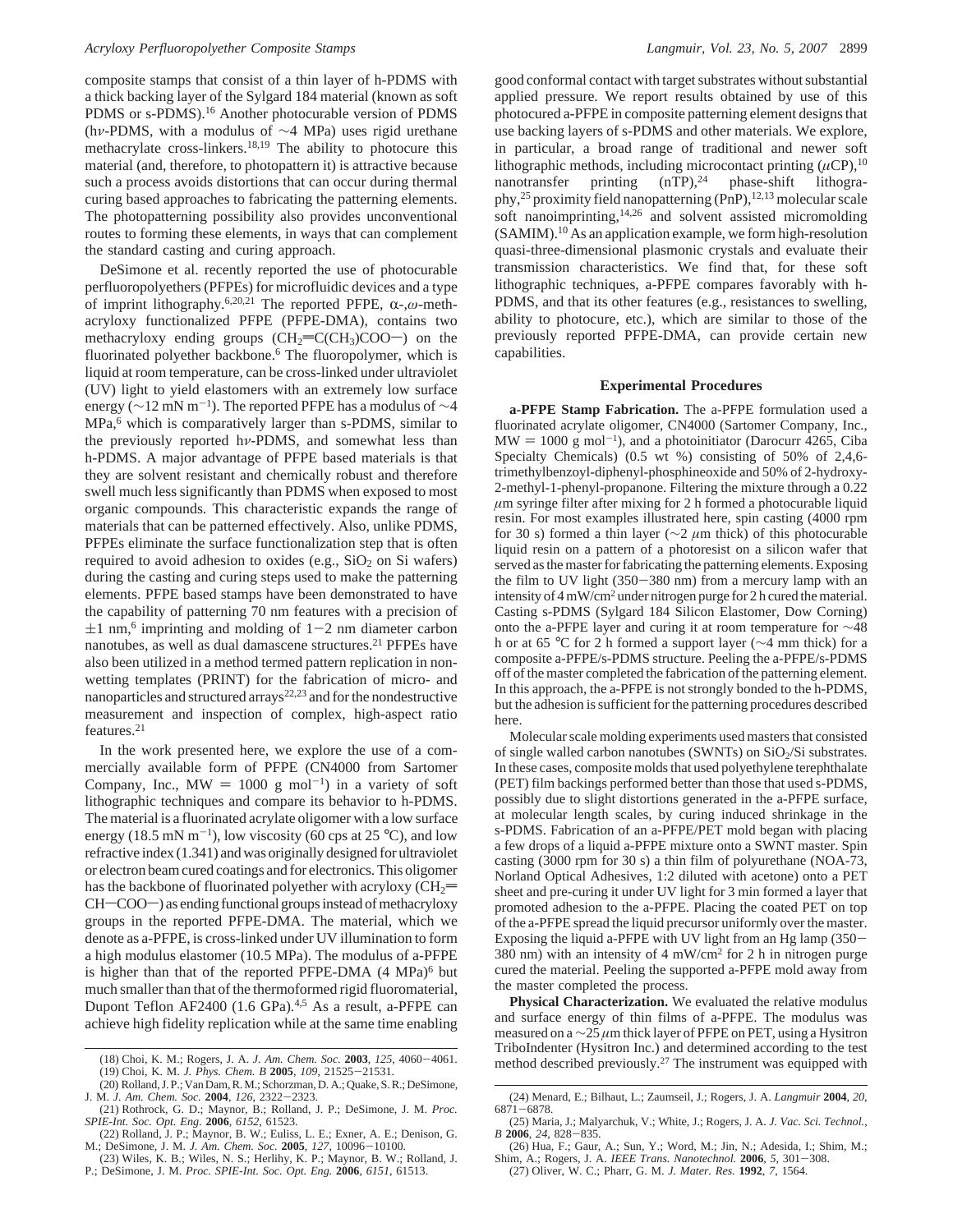a Berkovich diamond indentor to perform indentations on a sample of the elastomeric stamp. For each stamp, at least two sets of 25 indentations to a maximum load of 100  $\mu$ N were conducted. Any surface effect and interaction with the substrate were minimized by indenting more than 10 times the measured surface roughness, but not more than 10% of the total thickness of the sample. Indentations within each set were  $10 \mu m$  apart, and the sets were separated by at least 1 mm. The indentations were made using a  $5-2-5$  load function in which there was 5 s to apply the load, 2 s of hold (under load control closed-loop feedback) to reduce the effect of hysteresis/ creep, and then a 5 s unload. The analysis of the load/unload curves for each indentation was performed following the method of Oliver and Pharr to determine the modulus of elasticity.<sup>27</sup> Seventy-five percent of the unloaded portion of the curve starting from 5% from the top to 20% from the bottom was used for the calculation to determine the modulus of elasticity. The indenter area function that was required for analysis of the nanoindentation data using this method was calculated using a series of indents in fused silica. Comparison measurements show that a-PFPE has a modulus that is approximately the same as h-PDMS and is 7 times higher than s-PDMS.

The surface energy was evaluated from the measurement of the advancing and receding contact angle of water and methylene iodide on the cured a-PFPE surface, using a video contact angle analyzer, VCA 2500xe (Advanced Surface Technology Products). The contact angle of a liquid on the examined solid surface could be related to the solid surface energy through Young's equation. The advancing angles measured with water and methylene iodide were used with the Harmonic mean approximation to calculate the solid surface energy.

**h-PDMS Stamp Fabrication.** The formulation for h-PDMS (Gelest, Inc.) can be found elsewhere.<sup>14</sup> Spin casting a prepolymer mixture of this material onto a master at 500 rpm for 30 s, 1000 rpm for 40 s, and 500 rpm for 800 s and baking for 3 min at 65 °C formed a ∼20 *µ*m thick layer of h-PDMS. Pouring s-PDMS (Sylgard 184, Dow Corning) onto this layer and curing for 2 h at 65 °C formed a ∼4 mm thick backing. Peeling away the composite h-PDMS/s-PDMS element completed the process.

**Linear Polymerization Shrinkage Measurements.** Linear polymerization shrinkage measurements were performed with an optical microscope, using procedures described previously.19 In these measurements, a master with line and space patterns of a photoresist (Shipley 1805, relief depth  $= 450$  nm, line width  $= 6.3 \mu$ m, and periodicity  $= 9.5 \mu m$ ) was used. Images of corresponding regions on a-PFPE (2 *µ*m)/s-PDMS (4 mm) and h-PDMS (20 *µ*m)/s-PDMS (4 mm) stamps fabricated from these masters were collected. The shrinkage was determined from the difference in periodicity of the patterns on stamps and the master.

**Fabrication of Masters for Phase-Shift Lithography.** Masters for phase-shift masks used silicon-on-insulator (SOI) structures, anisotropically etched using a KOH based etchant, as described previously.25 These procedures formed structures consisting of parallel lines and spaces  $(1-20 \,\mu m)$  with vertical, smooth sidewalls and top and bottom surfaces.

**Microcontact Printing.** a-PFPE/s-PDMS and h-PDMS/s-PDMS were formed using masters consisting of patterns of photoresists (300 nm to 1  $\mu$ m dots with a periodicity of 600 nm to 1.6  $\mu$ m) on silicon wafers. Placing drops of a 1 mM solution of hexadecanethiol (HDT) in ethanol on the a-PFPE/s-PDMS stamps for  $5-10$  min and blowing off the solvent with a nitrogen gun comprised the inking step. Placing the inked stamps in conformal contact with a 2 nm/20 nm Ti/Au bilayer for 30 s and peeling off the stamp left a patterned self-assembled monolayer (SAM) of HDT on the gold. Etching the printed substrates for ∼10 min in an etchant of 300 mL of H<sub>2</sub>O, 16.8 g of KOH, 1.09 g of  $K_3[Fe(CN)_6]$ , 0.13 g of  $K_4[Fe(CN)_6]$ , and 7.4 g of  $\text{Na}_2\text{S}_2\text{O}_3$ . 5H<sub>2</sub>O removed the unprotected gold, yielding patterned structures in the geometry of the relief on the stamps. The microcontact printing process with h-PDM/s-PDMS stamps was similar to that with a-PFPE/s-PDMS but with slightly different contact and inking times, as described in the main text.

**Nanotransfer Printing (nTP).** Nanotransfer printing relies on the transfer of thin solid layers of material from the surface of a stamp to a substrate. Here, we explored nTP of gold onto substrates coated with a thin layer of gold. In this case, cold welding facilitates the transfer of gold from the stamp to the substrate. For h-PDMS/ s-PDMS stamps, a short treatment of the stamps with oxygen plasma for ∼4 s followed by deposition of a double layer of Ti/Au (2 nm/20 nm) enabled high yield transfer of largely crack-free patterns, as described previously.24 For a-PFPE/ s-PDMS stamps, crack free transferred films could not be obtained using the optimized conditions for h-PDMS/s-PDMS stamps due perhaps to the poor wettability of the a-PFPE surface. Cracks could be reduced, however, by increasing the extent of oxygen plasma treatment (to ∼30 s) and by using a multilayer stack of metals (Ti/Au/Ti/Au, 8 nm/10 nm/2 nm/10 nm). Transfer of these layers from the stamp to substrate occurred at high yields and easily due to the very weak adhesion of the metal layers to the a-PFPE surface.

**Three-Dimensional Nanostructure Fabrication.** We used procedures described previously in an optical method for threedimensional nanofabrication, known as proximity field nanopatterning (PnP).13 In this procedure, h-PDMS or a-PFPE phase masks with relief features that have lateral dimensions comparable to the optical wavelength, generated using the casting and curing procedures described previously with the dot pattern masters, were placed into a conformal contact with a transparent film of a photopolymer (SU-8, MicroChem,  $5-15 \mu m$ ). Shining ultraviolet light through the mask, using procedures described previously,12 generates a complex 3-D intensity distribution that exposes the photopolymer through its depth. Peeling off the mask, baking the photopolymer at 75 °C for <sup>5</sup>-10 min to initiate cross-linking in the exposed regions, followed by a developing step to remove the uncross-linked regions completed the process. For the examples presented here, the developer was removed by drying with supercritical  $CO<sub>2</sub>$ . The resulting threedimensional structures have geometries defined by the intensity pattern formed by passage of light through the masks.

**Plasmonic Crystal Fabrication.** Solvent assisted micromolding (SAMIM) with a-PFPE molds and soft imprinting with h-PDMS molds patterned relief structures for a quasi-three-dimensional type of plasmonic crystal. Both a-PFPE/s-PDMS and h-PDMS/s-PDMS molds were cast and cured from the dot pattern masters as described previously. For the case of a-PFPE/s-PDMS, the molded layer consisted of a ∼10 *µ*m film of epoxy (NanoSU-8, MicroChem, formulation 10) spin cast onto a glass slide at 3000 rpm for 30 s and subsequently soft baked at 65 °C (1 min) and 95 °C (5 min). The molds were wetted with a small amount of ethanol and then placed into contact with the epoxy layer for 40 min. The ethanol softened the epoxy and caused it to flow into the surface relief of the molds. Peeling away the molds followed by exposing with a UV Hg lamp  $(350-380 \text{ nm})$  for 5 min with an intensity of 4 mW/cm<sup>2</sup> and baking at 65 °C (1 min) and 95 °C (5 min) yielded relief structures in the geometry of the molds. Since h-PDMS swells slightly with ethanol, plasmonic crystals were fabricated with h-PDMS/s-PDMS molds by soft imprint lithography on layers of polyurethane (NOA-73, Norland Optical Adhesive) as described previously.28

**Molecular Scale Molding.** The masters consisted of randomly aligned individual SWNTs with diameters between ∼0.6 and 3 nm and coverages of between 1 and 10 tubes/ $\mu$ m<sup>2</sup>, grown on SiO<sub>2</sub>/Si wafers by chemical vapor deposition using a relatively high concentration of ferritin catalyst and methane feed gas, according to procedures described previously.14,26 Molds (h-PDMS/s-PDMS or a-PFPE/PET) generated by casting and curing against these SWNT masters were placed against thin layers of a photocurable polymer (NOA-73) spin cast onto  $SiO<sub>2</sub>/Si$  substrates at 9000 rpm for 40 s. Shining UV light through the molds with an Hg lamp (350-380 nm) for 2 h with an intensity of 4 mW/cm2 cured the polymer. Peeling off the molds completed the process, leaving a replica of relief corresponding to the nanotubes on the polymer surfaces. These procedures followed the optimized methods described recently.14,26

<sup>(28)</sup> Malyarchuk, V.; Hua, F.; Mack, N.; Velasquez, V.; White, J.; Nuzzo, R.; Rogers, J. A. *Opt. Express* **<sup>2005</sup>**, *<sup>13</sup>*, 5669-5675.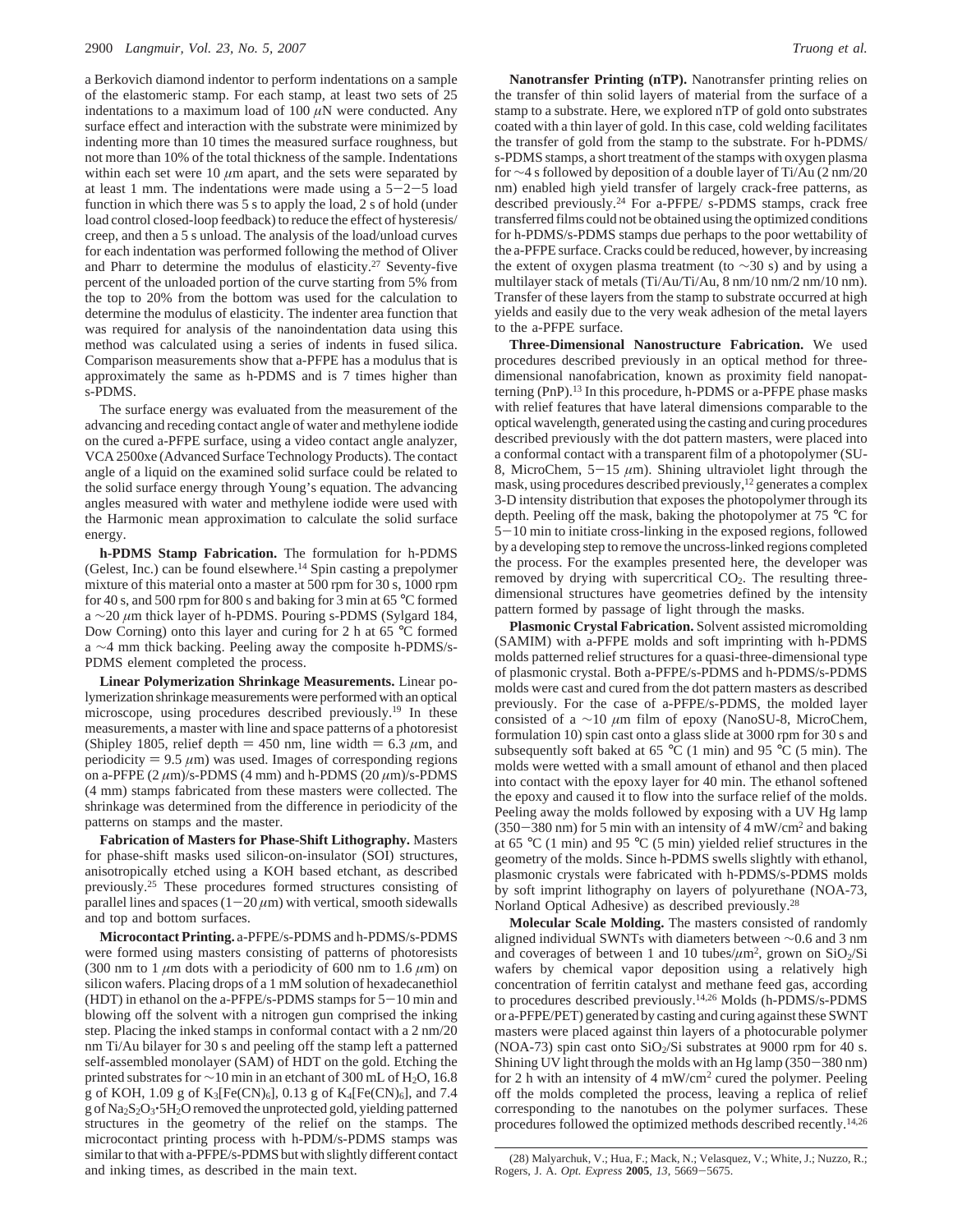*Acryloxy Perfluoropolyether Composite Stamps Langmuir, Vol. 23, No. 5, 2007* 2901



Figure 1. Schematic illustration of steps for fabricating composite a-PFPE elements as stamps, molds, and conformable phase masks. Spin casting a layer of prepolymer to a-PFPE (thickness ∼2 *µ*m) on a master and then curing with ultraviolet light forms a solid layer of a-PFPE with relief in the geometry defined by the master. Pouring a precursor to a low modulus PDMS (∼1.5 MPa; s-PDMS) on this a-PFPE layer and then curing it generates a  $4-5$  mm thick soft backing to facilitate handling. Peeling the composite a-PFPE/s-PDMS structure away from the master yields a conformable element suitable for use in microcontact printing, nanotransfer printing, phase-shift lithography, proximity field nanopatterning, and soft imprinting. For molecular scale imprinting experiments, we used a backing layer of polyethylene terephthalate (PET) with a spin cast photocurable polyurethane adhesion layer.

We note that for the case of h-PDMS/s-PDMS molds, it was necessary to use fluorinated silanes to prevent adhesion with the underlying SiO2. This treatment was not necessary for a-PFPE due to its low surface energy.

#### **Results and Discussion**

Figure 1 schematically illustrates the procedures for fabricating composite a-PFPE elements. For most cases, we used a backing layer of s-PDMS, in which spin casting and photocuring a thin film of a-PFPE against the patterned surface forms the first layer of the element. The inertness of a-PFPE eliminates the necessity of treating the surfaces of the masters, particularly those with exposed oxides, with fluorinated silanes, which is often required with PDMS to prevent sticking during the casting and curing steps. Although the fluorination does not affect significantly the dimensions of features larger than a few tens of nanometers, it can be important at molecular scales, as illustrated next with the molding experiments that produce relief features with dimensions of individual SWNTs. Pouring a prepolymer of PDMS (Sylgard 184; base/initiator  $= 10:1$  wt) on the solid a-PFPE layer and then thermally curing at room temperature for 48 h forms the PDMS backing layer (∼4 mm thick). This room temperature curing minimizes shrinkage of the PDMS. The low modulus s-PDMS backing layer enhances the conformal contact of the a-PFPE surface to the targets surfaces and enables in most cases good contact with little or no applied pressure. These composite a-PFPE/ s-PDMS elements were used for  $\mu$ CP, nTP, phase-shift lithography, soft imprinting, and PnP. For molecular scale imprinting, elements with backing layers of thin (∼0.3 mm) sheets of PET (polyethylene terephthalate) bonded to a-PFPE using a UV curable adhesive (NOA 73) yield better results than those obtained with a-PFPE/s-PDMS elements. In all of these composite designs, the strength of adhesion between the a-PFPE and the other layers, while sufficient for the soft lithographic demonstration experiments presented here, was moderate to low. Mechanical approaches, such as implementing rough surfaces, can improve the degree of adhesion.



**Figure 2.** (a) Optical transmission spectra of s-PDMS (4.5 mm), h-PDMS(20 *µ*m)/s-PDMS(4.5 mm), and a-PFPE(2 *µ*m)/s-PDMS- (4.5 mm) stamps. (b) Optical transmission spectra of s-PDMS, h-PDMS, and a-PFPE, with thicknesses of ∼2 mm.

For optical soft lithographic techniques, such as phase-shift lithography and PnP, the optical characteristics of the elastomeric masks are important. Figure 2a shows the transmission spectra of an a-PFPE (2 *µ*m)/s-PDMS (∼4.5 mm) composite mask, indicating transparency down to wavelengths of ∼300 nm (the transmission is 75% at a wavelength of 300 nm), as required for phase-shift lithography and proximity field nanopatterning. In the design of the composite stamp, the a-PFPE layer is much thinner (∼2 *µ*m) than the s-PDMS layer (4.5 mm), and therefore, the transmission is dominated by s-PDMS. Figure 2b shows the transmission spectrum of a-PFPE (2 mm) itself, with comparisons to s-PDMS (2 mm) and h-PDMS (2 mm). a-PFPE begins to absorb at wavelengths∼100 nm longer than s-PDMS or h-PDMS. The absorption of a-PFPE is most likely due to the carboxylate groups  $-(-COO)$ .

We first examined the properties of the patterning elements themselves. The masters for these studies consisted of arrays of cylindrical holes in a layer of a photoresist on  $SiO<sub>2</sub>/Si$  substrates. Figure 3 shows some representative scanning electron microscope (SEM) images of composite stamps of h-PDMS (20 *µ*m)/s-PDMS (4 mm) (Figure 3a,c,e,g) and a-PFPE (2 *µ*m)/s-PDMS (4 mm) (Figure 3b,d,f,h). For features with diameters of 450 nm, periodicities of 750 nm (Figure 3a,b) or larger and depths of 300 nm, both a-PFPE and h-PDMS accurately replicate the features. For smaller features with the same depths, the relief on the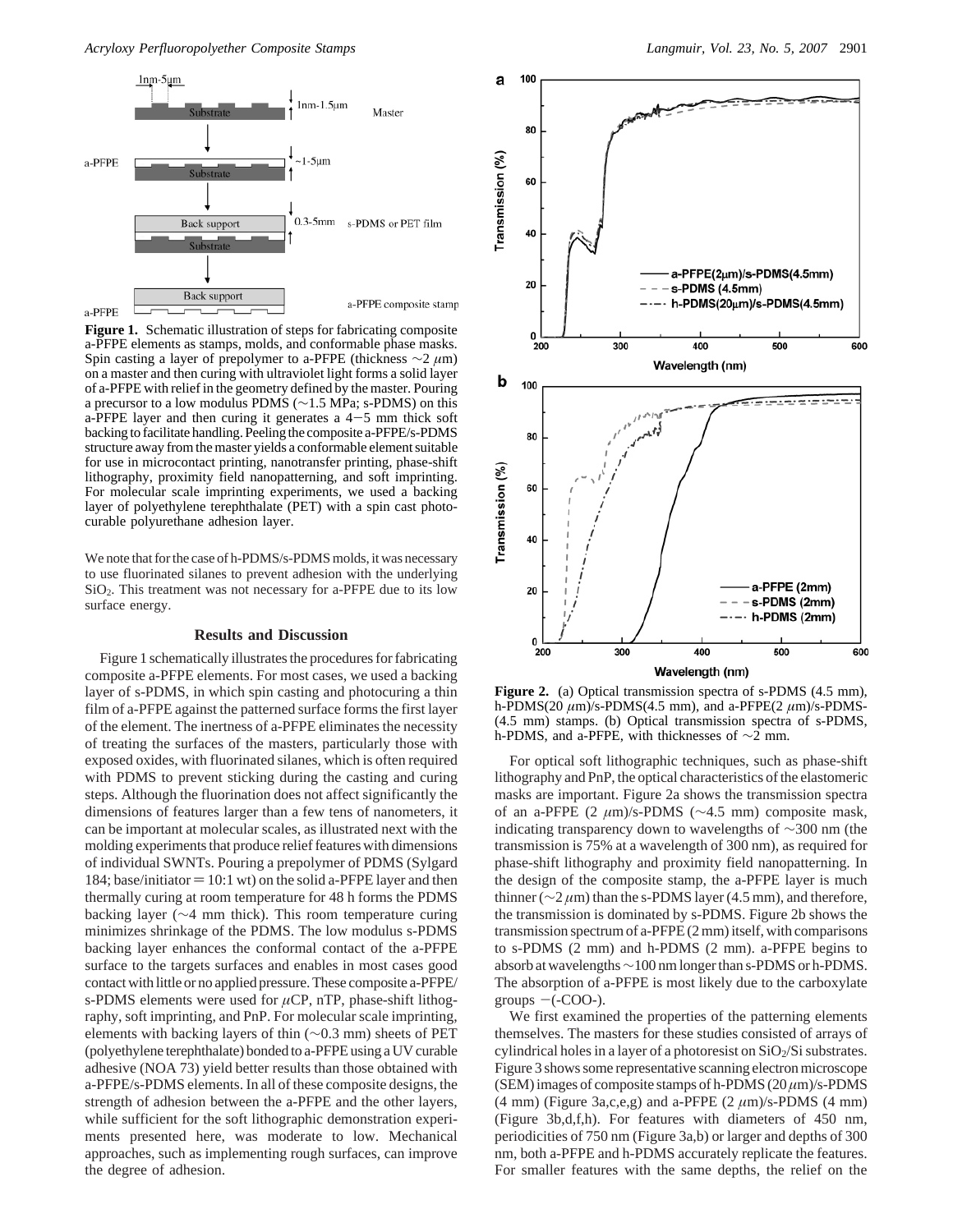

**Figure 3.** Scanning electron micrographs of composite elements of h-PDMS/s-PDMS (a, c, e, and g) and a-PFPE/s-PDMS (b, d, f, and h) generated by casting and curing against masters of patterned photoresistors on  $SiO<sub>2</sub>/Si$ . Elements shown in panels a and b consist of square arrays of posts (diameter  $= 450$  nm, periodicity  $= 750$ nm, and relief depth  $= 300$  nm) and were used for microcontact printing. Elements in panels c and d consist of hexagonal arrays of posts (diameter  $= 350$  nm, periodicity  $= 500$  nm, and relief depth  $=$  420 nm) and were used for proximity field nanopatterning. Elements in panels e and f consist of hexagonal arrays of posts (dimension  $= 130$  nm, periodicity  $= 800$  nm, and relief depth  $= 420$ nm). Frames (g and h) show cross-sectional views of elements used for phase-shift lithography (line width  $= 6.5 \mu$ m, line spacing  $=$ 13.5  $\mu$ m, and relief height = 500 nm). The results suggest that a-PFPE is better able to produce, with low defects, structures that have small dimensions and large relief heights.

h-PDMS exhibits defects, in the form of merged (Figure 3c) or missing (Figure 3e) posts, neither of which are observed in a-PFPE (Figure 3d,f). The pattern of Figure 3e, which is particularly challenging for h-PDMS but not a-PFPE, consists of posts with diameters of 130 nm and heights of 420 nm, in a hexagonal array with an 800 nm periodicity. We suspect that the absence of missing posts in the a-PFPE results, at least partly, from the better release properties from the master as compared to h-PDMS, due to its comparatively lower strength of adhesion. The higher tendency of the h-PDMS posts to merge may result from its high surface energy, as compared to a-PFPE. Figure 3g,h shows crosssectional views of a-PFPE  $(2 \mu m)/s$ -PDMS  $(4 \, mm)$  and h-PDMS  $(20 \mu m)/s$ -PDMS  $(4 \mu m)$  elements for phase-shift lithography made from an silicon-on-insulator (SOI) master with line and space patterns (line width  $= 13.5 \mu m$  and line spacing  $= 6.5$  $\mu$ m). At these length scales, both materials accurately replicate the relief structures.

Figure 4 shows results from microcontact printing with composite patterning elements similar to those shown in Figure 3 as stamps. In this process, an ethanolic solution of hexadecanethiol (HDT) inks the surface of the stamps. Contacting these inked stamps to thin film of Au forms a self-assembled monolayer in the geometry of the relief on the stamps. Etching away the unprinted regions yields patterns of Au. Both stamp materials



**Figure 4.** Scanning electron micrographs of patterns of gold generated by microcontact printing (*µ*CP) using h-PDMS/s-PDMS (a, c, and e) and a-PFPE/PDMS stamps (b, d, and f). The patterns on the masters had periodicities of 1.6 *µ*m (a and b), 750 nm (c and d), and 600 nm (e and f); diameters of 970 nm (a and b), 450 nm (c and d), and 260 nm (e and f); and depths of 300 nm.



**Figure 5.** Scanning electron micrographs of patterns generated by nanotransfer printing (nTP) using Ti/Au (2 nm/20 nm) on h-PDMS/ s-PDMS (a and b); Ti/Au (2 nm/20 nm) on a-PFPE/s-PDMS (c and d); and  $Ti/Au/Ti/Au$  (8 nm/10 nm/2 nm/10 nm) on a-PFPE/s-PDMS. The patterns on the masters have diameters of 970 nm (a, c, and e) and  $260$  nm (b, d, and f), periodicities of 1.6  $\mu$ m (a, c, and e) and 600 nm (b, d, and f), and depths of 300 nm.

offer excellent printing results for 970 nm diameter dots with a periodicity of 1.6 *µ*m (Figure 4a,b) and for 450 nm diameter dots with a periodicity of 750 nm (Figure 4c,d). The a-PFPE/s-PDMS stamps show better performance than h-PDMS/s-PDMS for 260 nm dots (Figure 4e,f), due to the better replication of a-PFPE as illustrated in Figure 3. The defects observed in the smallest printed features (Figure 4e) using the h-PDMS stamp result from merging defects in the stamps, as illustrated in Figure 3. We find that a-PFPE requires longer inking times  $(5-10 \text{ min})$  as compared to h-PDMS (30 s), suggesting that the uptake of the ink into the a-PFPE is less, for a given time, than h-PDMS. Furthermore, contact times needed to yield defect free patterns in the etched gold are found to be somewhat longer for a-PFPE (∼30 s), as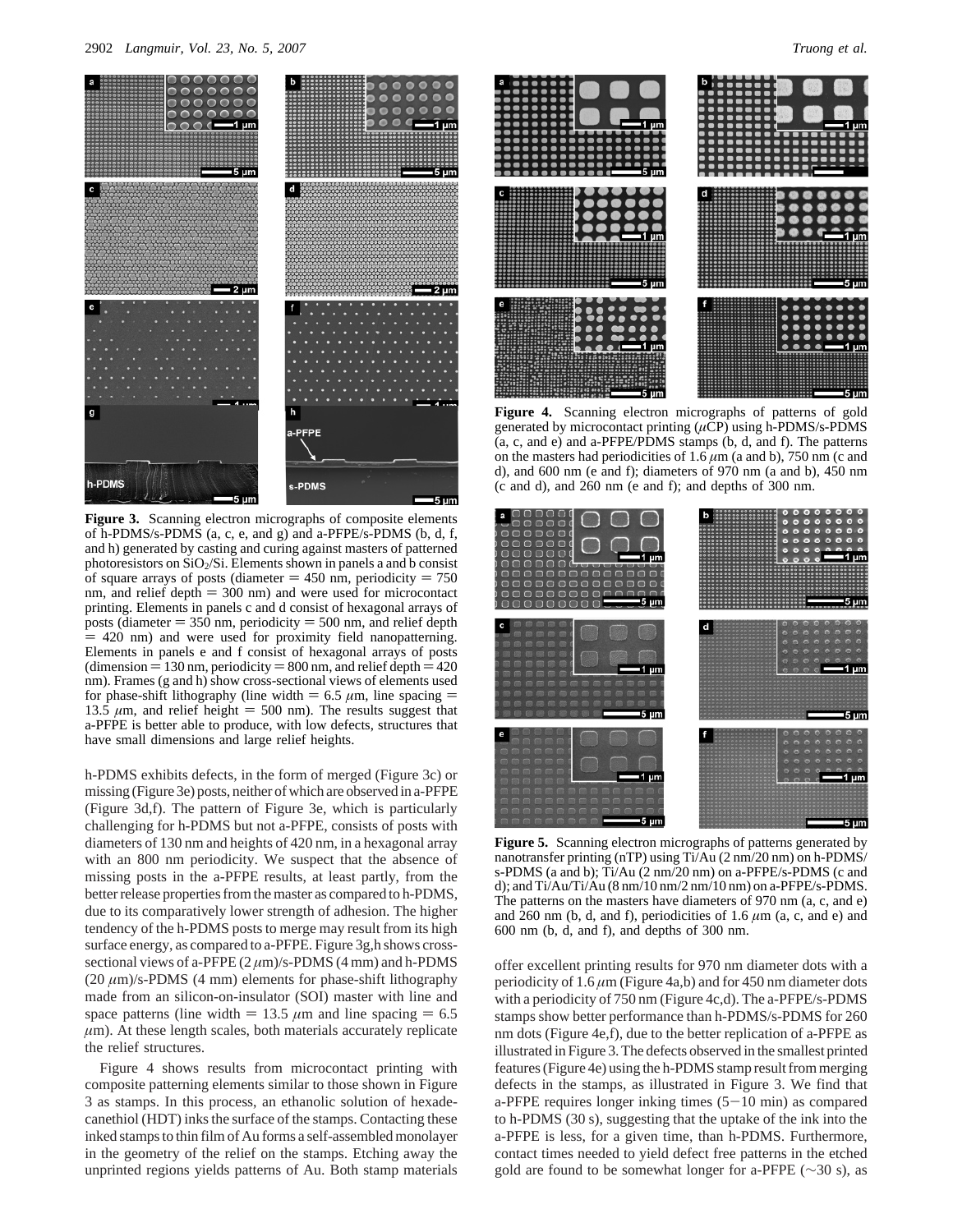*Acryloxy Perfluoropolyether Composite Stamps Langmuir, Vol. 23, No. 5, 2007* 2903



**Figure 6.** Scanning electron micrographs of line patterns in photoresistors generated using (a) h-PDMS/s-PDMS and (b) a-PFPE/ s-PDMS phase-shift masks. The line spacing is  $5 \mu m$ , and the widths are ∼100 nm. The insets provide cross-sectional magnified views.

compared to h-PDMS (∼5 s). This observation is likely related to the different inking behaviors and to conformal contact that tends to happen more readily with h-PDMS than with a-PFPE.

The same types of composite stamps can be used to pattern gold by nanotransfer printing (nTP). In this approach, gold deposited onto a stamp is transferred to a target substrate via one of a variety of mechanisms, such as cold welding to a thin layer of gold on the target substrate.24 Optimized conditions for printing with PDMS involve a short oxygen plasma treatment and a thin layer of titanium to minimize nanoscale cracks that can form during evaporation of gold onto the PDMS.<sup>24</sup> Figure 5a,b shows patterns of Ti/Au (2 nm/20 nm) printed using such procedures with a h-PDMS/s-PDMS stamp. Some ultrathin residue of PDMS can be left on the printed structures, due to the relatively good bonding between the oxygen plasma treated PDMS and the Ti/ Au bilayer. This PDMS can be removed by a plasma treatment with oxygen and tetrafluoromethane, as described previously.<sup>24</sup> These optimized conditions do not apply to a-PFPE/s-PDMS stamps, due to their different surface chemistries. Although there are nanocracks present in the patterns transferred from a-PFPE/ s-PDMS stamps, as shown in Figure 5c,d, the transfer efficiency is extremely high, due to the very poor adhesion of the metal (Ti/Au, 2 nm/20 nm) to the a-PFPE. Multilayer stacks of metals (Ti/Au/Ti/Au, 8 nm/10 nm/2 nm/10 nm) can generate patterns with minimal cracking at high yield, as illustrated in Figure 5e,f.

Figure 6 compares the operation of a-PFPE and h-PDMS based phase-shift masks for patterning∼100 nm features in photoresists. Phase masks fabricated from SOI masters (line (13.5 *µ*m) and space (6.5  $\mu$ m) pattern) provide well-controlled geometry with sharp, vertical sidewalls as shown in Figure 3. The patterning process involves exposing a thin layer of a photoresist (∼500 nm, Shipley 1805 spin cast at 3000 rpm for 30s) by shining UV



**Figure 7.** Top (a) and cross-sectional (b) SEM images of 3-D nanostructures generated with a-PFPE/s-PDMS phase masks with relief in the geometry posts in hexagonal arrays, with diameters, periodicities, and heights of 350, 500, and 420 nm, respectively. Panels c and d provide top and cross-sectional views, respectively, of 3-D nanostructures generated by a-PFPE/s-PDMS masks with relief in the geometry posts in a square array, with diameters, periodicities, and heights of 280, 400, and 420 nm, respectively.



**Figure 8.** SEM images of plasmonic crystals formed using gold coated (a) photocurable polyurethane imprinted with an h-PDMS mold (diameter  $= 480$ , periodicity  $= 780$  nm, and relief depth  $=$ 400 nm) and (b) epoxy molded by SAMIM using an a-PFPE mold. Panel c shows the normal incidence transmission spectra of these plasmonic structures. The spectral shifts are likely due to differences in the index of polyurethane and epoxy.

light through a phase mask while it was in conformal contact with the photoresist. This contact, which is driven by generalized adhesion forces,7-<sup>9</sup> places the photoresist in the near field region of the mask. Optical phase-shifting effects at the step edges produce local reductions in the intensity of UV light in these regions. Postexposure development produces lines of the positive photoresist. The behavior of phase-shift masks made of a-PFPE  $(2 \mu m)/s$ -PDMS (4 mm) in this process is indistinguishable from that of masks of h-PDMS  $(20 \mu m)/s$ -PDMS  $(4 \mu m)$ . In particular,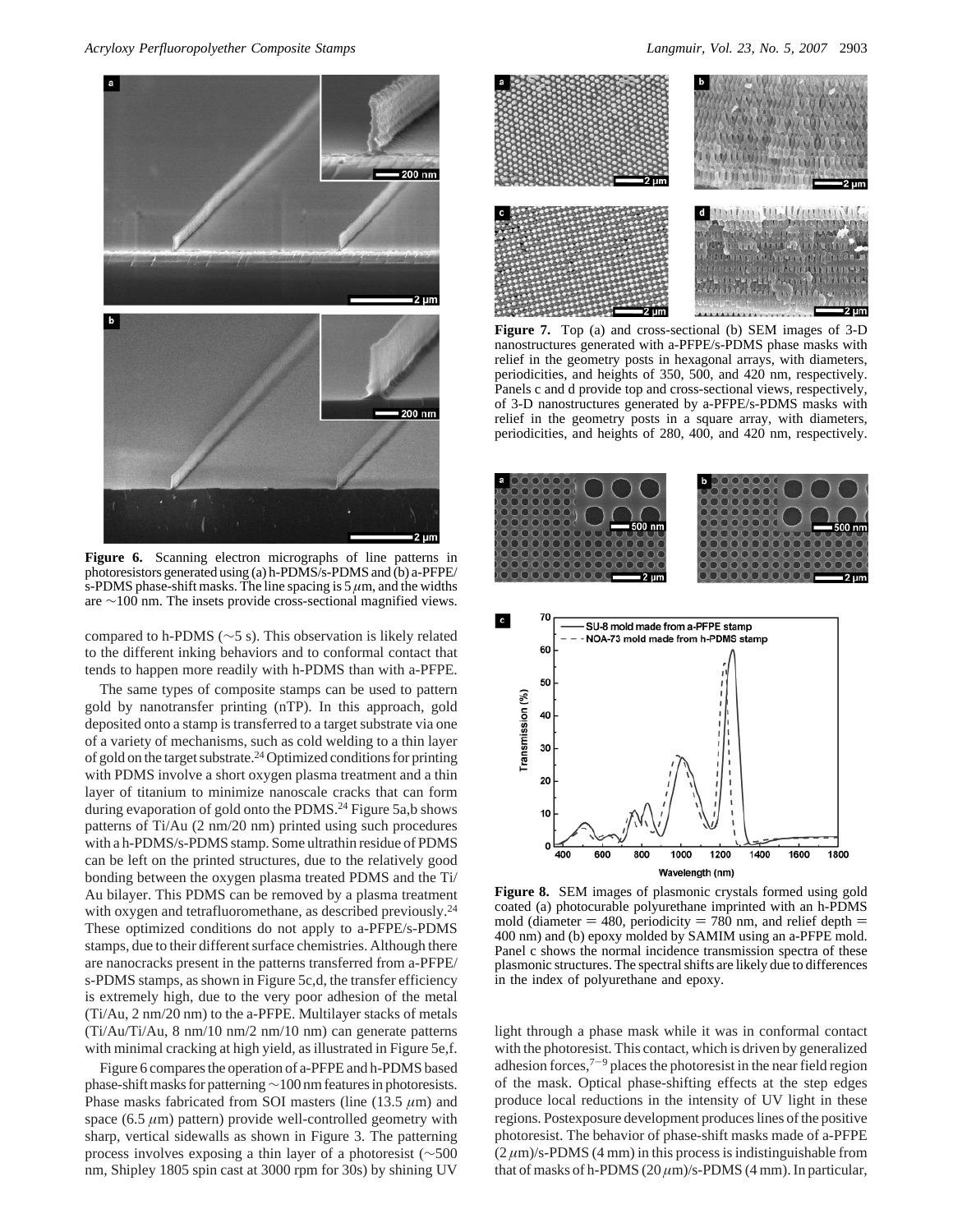

**Figure 9.** Molecular scale imprinting using single walled carbon nanotubes (SWNTs) as masters. (a) Atomic force microscopic (AFM) image of a representative region of a master (random SWNTs on  $SiO<sub>2</sub>/Si$ ). (b) AFM image of the relief structure on a layer of polyurethane imprinted with an a-PFPE/s-PDMS mold. (c) Comparison of relief height replication using h-PDMS and a-PFPE molds. The relief height replication fidelity using a-PFPE is slightly better than h-PDMS for nanotubes with sizes less than ∼1.5 nm. (Data for relief height replication with h-PDMS are adapted from Hua.26)

lines of the photoresist with widths and heights of ∼100 and ∼500 nm, respectively, can be fabricated in both cases, as shown in Figure 6.

Such phase masks can also be used, with transparent photopolymers, to produce three-dimensional nanostructures in a single exposure step, using a process known as PnP. Figure 7a,b show structures of an epoxy (SU8, Microchem Corp.) photoexposed through an a-PFPE/s-PDMS mask with relief in the form of hexagonal arrays of posts with diameters, periodicities, and heights of 350, 500, and 420 nm, respectively. Figure 7c,d shows three-dimensional structures made from a-PFPE/s-PDMS masks with smaller posts (diameter  $= 280$  nm and periodicity  $=$  400 nm). These structure geometries are consistent with expectations based on modeling of the optics. It was impossible to generate masks with these geometries using h-PDMS due to the relatively high density of merged and missing posts, as illustrated in Figure 3. The capability of a-PFPE to produce defect-free phase masks in this range of feature sizes enables new opportunities in three-dimensional nanofabrication with PnP.

In a final set of experiments, we compared a-PFPE to h-PDMS for soft imprinting. In a first example, we used molds with geometries similar to those shown in Figure 3 to create relief structures for a type of quasi-three-dimensional plasmonic crystal device. Figure 8a,b shows SEM images of such plasmonic crystals formed by electron beam evaporation of thin films of gold (50 nm) onto structures of relief fabricated using h-PDMS/s-PDMS and a-PFPE/s-PDMS molds. The patterns in these cases correspond to square arrays of 480 nm diameter holes with a periodicity of 780 nm and a depth of 400 nm. The crystals formed

with h-PDMS (Figure 8a) use photocurable polyurethane (NOA-73) patterned according to procedures described previously.28 Samples generated with a-PFPE (Figure 8b) used solvent assisted micromolding (SAMIM) of a thin layer of epoxy (SU-8, Microchem Corp). (Molding of polyurethane (NOA-73) with the a-PFPE/s-PDMS composite stamps tended to lead to bonding failure at the interface of a-PFPE and s-PDMS upon releasing of the stamp after curing the polyurethane.) The SEM images of Figure 8a,b show that structures formed using these two approaches have a similar appearance. The normal incidence transmission spectra, as shown in Figure 8c, are important for sensing applications.29 The general features of spectra are similar, with an overall spectral shift that is due, at least in part, to the difference in index of refraction between the NOA-73 (1.56) and the SU-8  $(1.58-1.67)$ . The possible change in periodicity of the structures on polyurethane and epoxy due to the differences in shrinkage of h-PDMS and a-PFPE could also be important for the spectral shift. By comparing the changes in periodicity of line and space patterns replicated with an a-PFPE/s-PDMS stamp and with h-PDMS/s-PDMS, we determined that the shrinkage of a-PFPE  $(0.6 \pm 0.2\%)$  is comparable to that of h-PDMS  $(0.7 \pm 0.2\%)$ .

The ultimate resolution in soft imprinting can be evaluated using single walled carbon nanotubes (SWNTs) as masters.<sup>14,26</sup> Recent studies show that this type of molding procedure can provide a resolution approaching 1 nm, using h-PDMS/s-PDMS molds and optimized procedures.14,26 We demonstrate in this work that a-PFPE can provide a comparable resolution. Figure 9a presents an AFM image (2  $\mu$ m  $\times$  2  $\mu$ m) of a representative region of SWNTs on a SiO<sub>2</sub>/Si substrate that served as a master. The range of diameters in such SWNTs and the atomic scale uniformity in their diameters over lengths of tens of micrometers are ideal for investigating resolution at the molecular scale. Figure 9b shows an AFM image of a layer of polyurethane (PU) molded using a composite a-PFPE/PET mold formed by casting and curing against the SWNT master. The results indicate that SWNTs with diameters as small as ∼0.6 nm can be replicated, to some extent, by a-PFPE. The surface roughness in the molded layers limits the replication fidelity at these scales. Detailed AFM measurement shows that the surface roughness of a replica (PU) from the a-PFPE mold is between 0.4 and 0.5 nm, slightly higher than replicas formed using h-PDMS molds (as small as ∼0.3 nm). On the other hand, statistical analysis of molded features, as shown in Figure 9c, suggests that a-PFPE enables more accurate replication of feature heights, as compared to h-PDMS, in the ∼1 nm range. One possible reason for this difference is that the master for a-PFPE was not treated with fluorinated silanes, unlike the case for PDMS. The thickness of this fluorinated silane layer could reduce, especially at the ∼1 nm scale, the replicated relief depth as compared to the dimensions of the SWNTs.

### **Conclusion**

In summary, we have compared a commercially available formulation of perfluoropolyether polymer (a-PFPE) with h-PDMS for use in a variety of soft lithographic techniques including microcontact printing, nanotransfer printing, phase-shift optical lithography, proximity field nanopatterning, molecular scale soft nanoimprinting, and solvent assisted micromolding. The a-PFPE material, in the form of composite stamps, appears to hold promise as an alternative to PDMS for certain soft lithographic methods, due mainly to its capability of high fidelity replication and chemical inertness. In several cases, however, the intrinsic differences in the chemistries of a-PFPE and PDMS make it necessary to

<sup>(29)</sup> Stewart, M. E.; Mack, N. H.; Malyarchuk, V.; Soares, J. A. N. T.; Lee, T.-W.; Grayd, S. K.; Nuzzo, R. G.; Rogers, J. A. *Proc.Natl. Acad. Sci. U.S.A.* **<sup>2006</sup>**, *<sup>103</sup>*, 17143-17148.